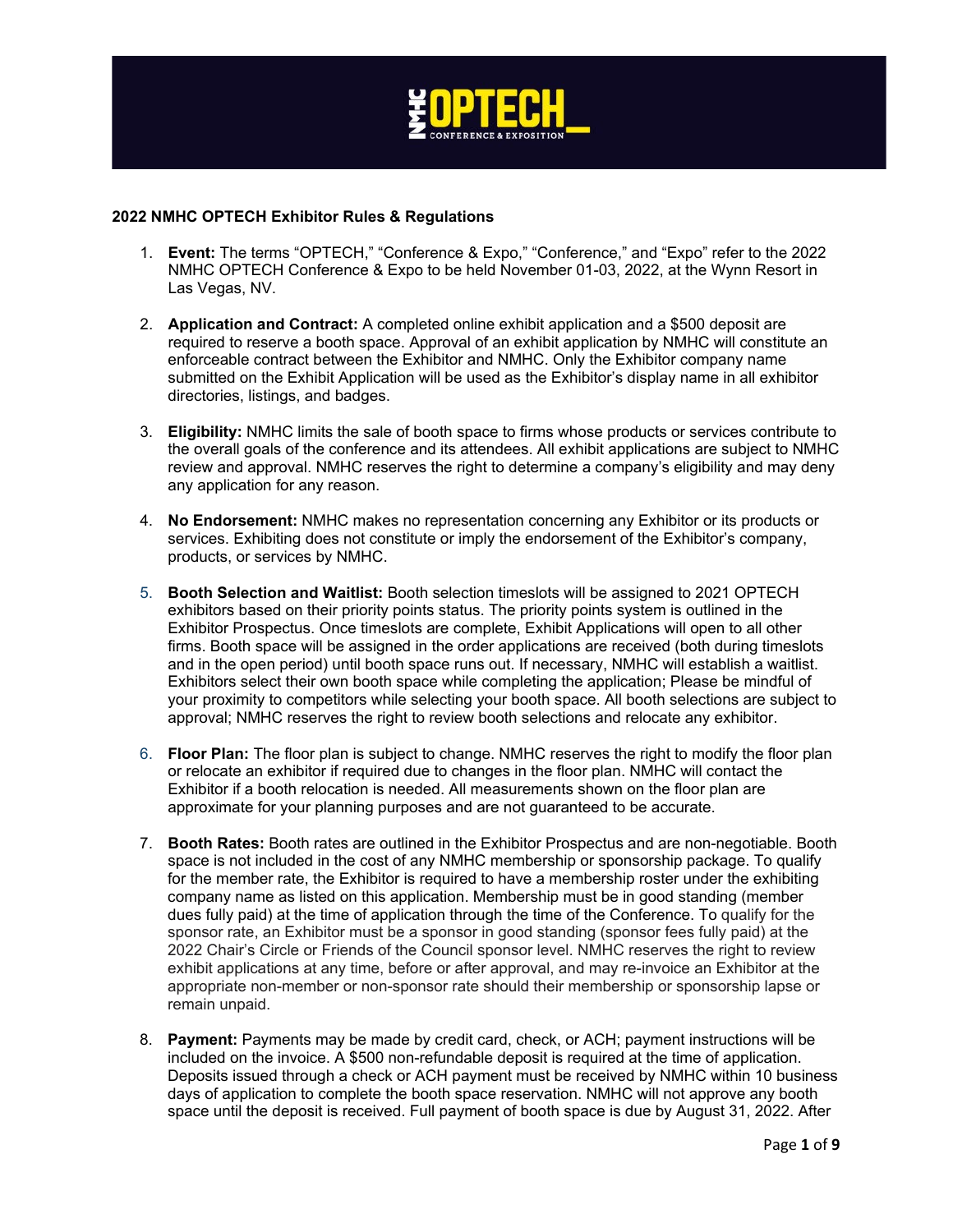

August 31, full payment is required at the time of application. Exhibitors with unpaid invoices at the time of the Conference will not be allowed to move in or exhibit. NMHC reserves the right to cancel an exhibit contract and booth space due to non-payment and resell the space to another firm.

- 9. **Cancellation/Downsizing:** Exhibitors must submit notice to cancel or downsize their booth space to [mrowan@nmhc.org.](mailto:mrowan@nmhc.org) If notification to cancel or downsize booth space is received on or before August 31, 2022, NMHC will provide a 50% refund. No refunds will be provided after August 31, 2022. Exhibitors are liable for unpaid booth fees if cancellation occurs before receipt of payment. Exhibitor benefits will be revoked upon cancellation, and the canceled booth space will be released back into inventory and resold to another Exhibitor. In the event of downsizing, the cancellation policy applies to the portion of the booth space being released by the Exhibitor. In some cases, NMHC may need to relocate the downsizing Exhibitor to a new booth space to best accommodate or maintain the floor plan. NMHC reserves the right to cancel this agreement due to non-payment or violation of this contract. No refunds will be issued in these cases. Booth space fees are non-transferable and may not be applied to Conference sponsorships, registrations, or other NMHC events.
- 10. **Force Majeure:** NMHC may cancel this contract without liability if such cancellation is the result of an act of God or an act over which neither party has reasonable control, including but not limited to war or acts of terrorism; labor disputes, or strikes; governmental actions including but not limited to regulation or judicial order; governmental advisories related to travel, lodging or events; epidemics or disease; which make it inadvisable, impossible, or commercially impractical to materially perform the obligations under this Agreement. The preceding shall be a Force Majeure Event. If the Conference is postponed or canceled due to any Force Majeure Event, NMHC will refund the exhibitor the total amount paid for its booth space if payment has been received. NMHC is not liable for any additional event or exhibit expenses incurred by the Exhibitor.
- 11. **Mergers & Acquisitions:** The cancellation policy listed in this contract will apply to any canceled or downsized booth space due to this activity. Should a merger or acquisition occur between two or more exhibitors, the parent company will retain the highest exhibitor priority points value of the merged or acquired companies, not a sum of the values. Please email [mrowan@nmhc.org](mailto:mrowan@nmhc.org) in the event of a merger or acquisition.
- 12. **No Subletting:** Exhibitors may only exhibit in their assigned booth space; only one company per booth space will be assigned. Exhibitors may not assign, sublet, or share the booth space allocated to them with another company or display any materials not part of their company's regular product, business, or service lines unless NMHC has granted written permission.
- 13. **Liability:** Exhibitor agrees to, at all times, protect and defend, save and hold forever harmless, and fully indemnify the National Multifamily Housing Council and all indemnified parties, and their leadership employees, agents and representatives from and against any and all claims, actions, losses, damages, costs (including reasonable attorney's fees), liability charges, or expenses arising out of or in conjunction with (1) any property or personal injury or other occurrence to any property or person(s), including the Exhibitor, its agents, representatives, employees, and business invitees, which arise out of or in conjunction with the Exhibitor's occupancy and/or use of the exhibition premises or any part thereof, and, further, (2) any alleged violations of any law or ordinance occasioned by the intentional, reckless or negligent actions of the Exhibitor, its agents, representatives, employees, and business invitees which arise out of or in conjunction with the Exhibitor's occupancy and/or use of the exhibition premises or any part thereof. NMHC expressly disclaims any liability for the Exhibitor's property, including but not limited to theft, robbery, fire,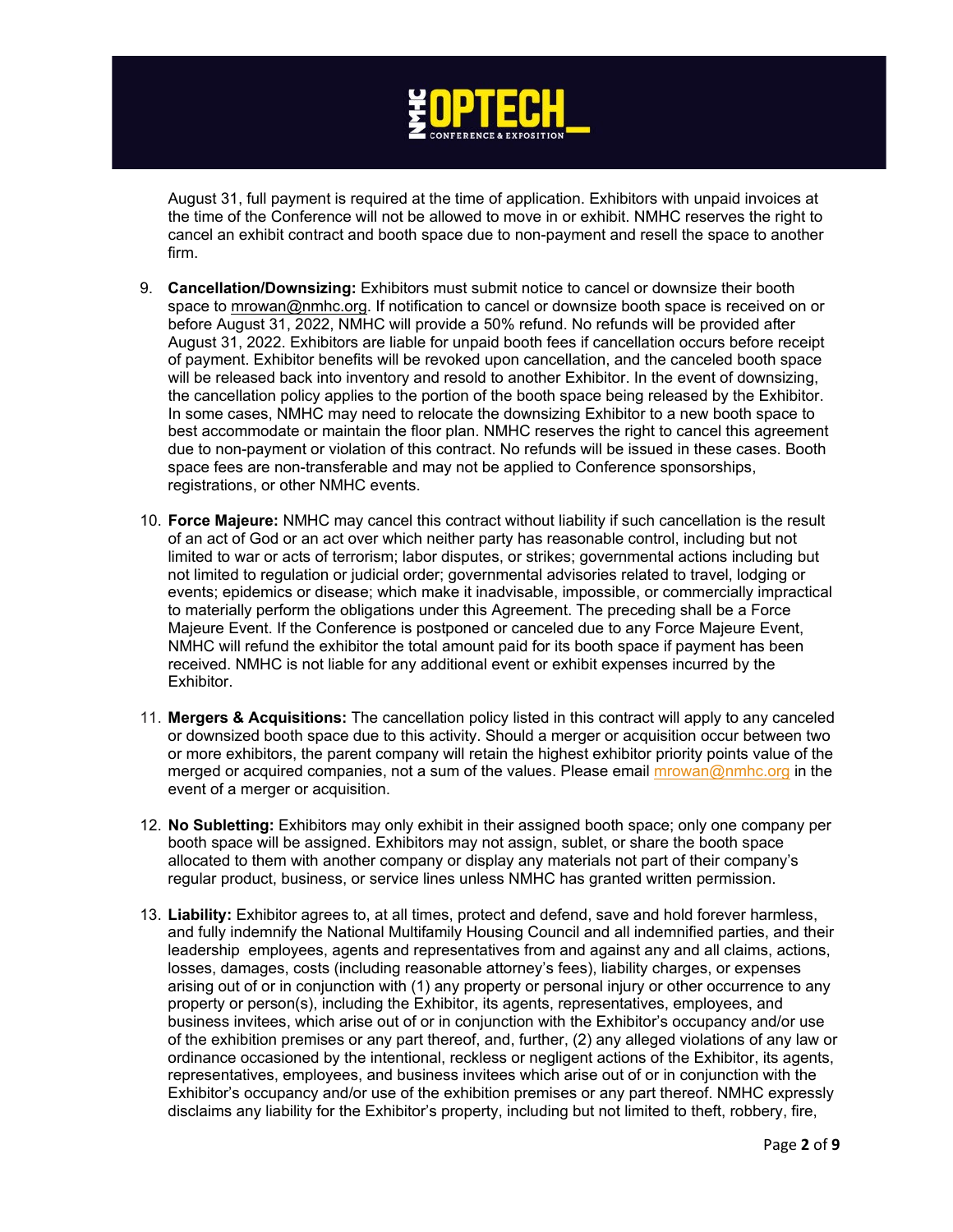

water, accidents of any sort, or injury or damage from any other cause. Should any loss by theft occur, the Exhibitor agrees to report it to the security person on duty hired by NMHC and the hotel immediately. The Wynn Las Vegas Security Department requires that incident reports be completed immediately in all cases of personal injury, theft, vandalism, etc.

- 14. **Security:** NMHC will provide perimeter and overnight security for the exhibit hall but does not assume any liability for theft or damages of or to an Exhibitor's property. All property of the Exhibitor is understood to be the sole responsibility of the Exhibitor, and the Exhibitor is responsible for securing and safeguarding their exhibit materials, equipment, valuables, and property. Exhibitors may hire additional security for their booth if needed at their own expense.
- 15. **Insurance:** Each Exhibitor must obtain, provide, carry, and maintain an insurance policy at their own expense. A sample Certificate of Insurance (COI) Form with insurance requirements will be provided in the Exhibitor Services Kit. Each Exhibitor must submit their COI form to NMHC by the date provided in the Exhibitor Services Kit. Exhibitors who are unable to obtain insurance or who do not submit a COI form by the deadline will not be permitted to move-in or exhibit.
- 16. **Installation/Dismantling:** Dates and times for exhibit installation/dismantling will be determined by NMHC and listed in the Exhibitor Services Kit. All booths must be installed and show ready by the close of installation, as listed in the Exhibitor Services Kit. Booth space not yet claimed, occupied, or set by this time may be canceled by NMHC and reassigned to another firm without refund to the original exhibitor if no prior arrangements have been made with NMHC for a delayed move-in. All booths must remain fully intact until the close of the exhibit hall. Exhibitors who begin to dismantle their booths early will be subject to the loss of all accrued exhibitor priority points and may be prohibited from exhibiting at future conferences. All exhibits and materials must be removed from the exhibit hall by the end of the specified dismantling period. Any freight, packing materials, or loose items left on the floor at this time will be treated as abandoned property and removed and discarded at the Exhibitor's expense. Personnel attending for installation/dismantling hours only do not need to register or obtain a badge. NMHC is not liable for damages or theft that may occur to an Exhibitor's property during installation or dismantling.
- 17. **Storage:** All freight, packing containers, wrapping materials, and display materials must be removed from the show floor and removed from behind booths, properly labeled, and placed in storage at the end of the installation period and before the show opening. Any loose items left behind will be removed and discarded at the Exhibitor's expense. No crates, packing materials, or any items may be stored behind booths, under tables, behind drapes, or in doorway vestibules at any time. The Exhibitor should make proper arrangements for storage and removal of freight through Freeman (official show decorator). Information will be provided in the Exhibitor Services Kit when available. NMHC is not liable for damage or loss of packing materials or crates.
- 18. **Damage to Property:** Exhibitors may not post, nail, screw, or otherwise attach or affix items to walls, windows, ceilings, floors, columns, or other parts of the building or furniture. Exhibit materials, boxes, and crates cannot be laid or placed against walls. Exhibitors are liable for any damage caused by their representatives to the building or other exhibitors' property. In case of damage, applicable fees will be charged to the Exhibitor.
- 19. **Booth Display Regulations:** NMHC follows the [IAEE Guidelines for Display Rules](https://www.nmhc.org/globalassets/meetings/exhibit/2022-exhibits/iaeeguidelinesfordisplayrules.pdf) and Regulations and additional display policies, as will be later detailed in the Exhibitor Services Kit. Exhibitors must adhere to these guidelines and display policies and factor these policies into the design and build of their display. Please submit your booth drawing or contact NMHC if you have any questions or concerns about your display. NMHC will inspect booths during installation and, if necessary, reserves the right to remove or modify any part of an Exhibitor's display that violates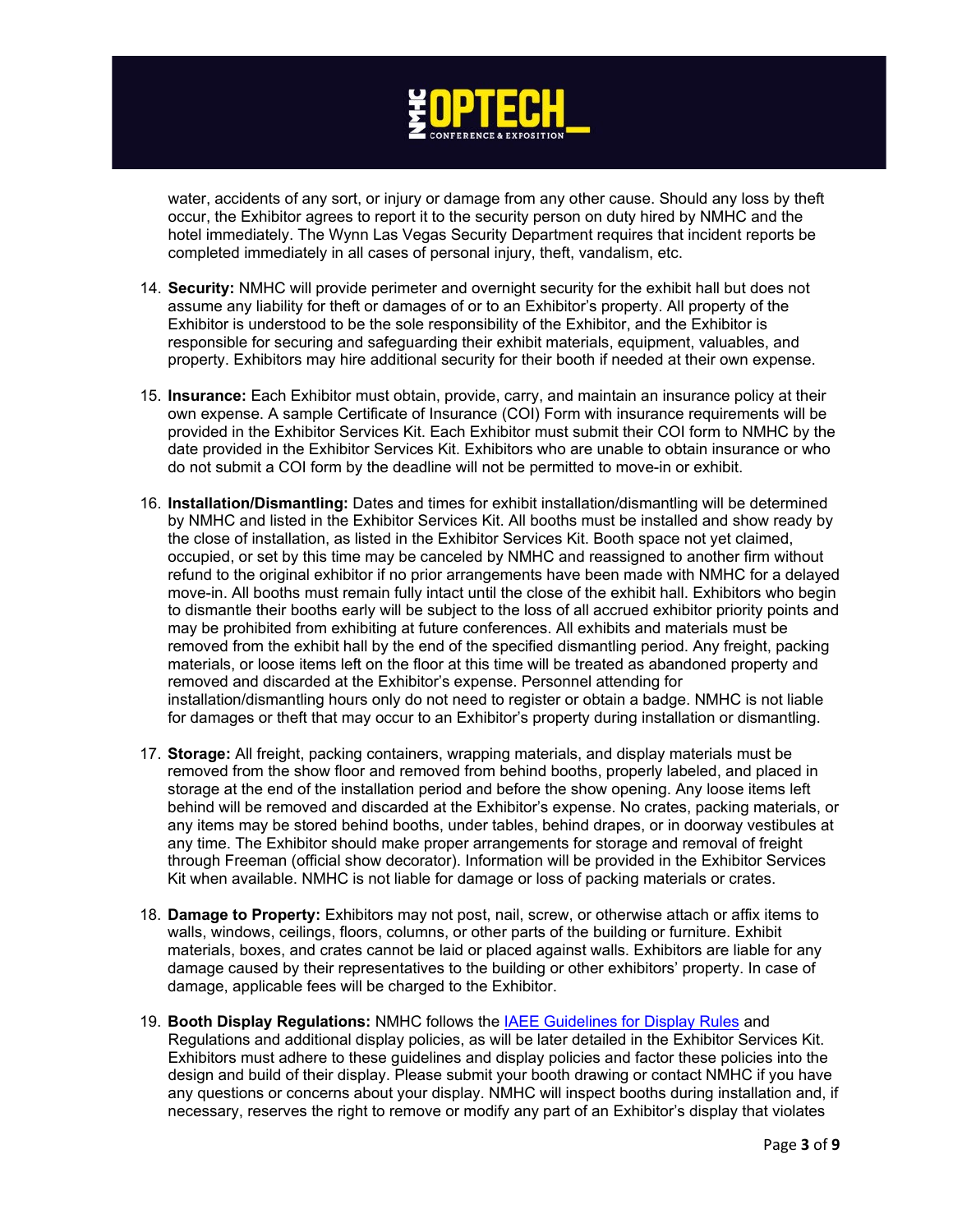

IAEE or venue guidelines at the exhibitor's expense.

- a. **Aisles:** All booth equipment, signs, banners, or other display materials must be kept entirely within the Exhibitor's contracted booth space, out of the aisles, and may not obstruct the view of neighboring exhibitors. Exhibitors are responsible for keeping the aisles around their booth space clear, accessible, and free of obstructions. Booth personnel may not congregate, stand, or solicit in aisles.
- b. **Booth Appearance:** Booths must maintain a clean, safe, and attractive appearance. All back walls must be finished, and no exposed framing or structure may be visible from the aisle. NMHC may order drapes or other materials to cover unfinished backwalls, exposed columns, wires, pipes, etc., at the exhibitor's expense.
- c. **Linear Booths:** All display materials should be arranged in such a manner so as not to obstruct the sight lines of neighboring exhibitors. The maximum display height for back walls is 8ft. The maximum height of 8ft for display materials is allowed only in the rear half of the booth space, with a 4ft height restriction imposed on all materials (including banners, signage, check-in counters, display monitors, etc.) in the front half of the booth space forward to the aisle. NMHC provides exhibitors in linear booths with 8ft high drape and 3 ft high side-drape. Drapes are not intended as a display fixture; products and signs may not be attached or affixed to the drape. Banners can be attached to the pipe using shooks only. Display materials, including any company logos, branding, or advertising, may not face or be projected onto any neighboring booth. Hanging signs are not permitted in linear booths.
- d. **Corner and Perimeter Booths:** All guidelines for linear booths apply to corner or perimeter booths, except that the maximum height of the display for perimeter booths for the back wall and in the rear half of the booth is 12ft.
- e. **Island Booths (20'x20' and Larger):** Exhibitors in island booths may use the entire cubic content of the contracted space. Please be mindful of the placement of walls and hanging signs so as not to excessively block the view of neighboring exhibitors or impede an attendee's ability to navigate the show. Branding is permitted on walls facing the aisles. Hanging signs are permitted in island booths only and require prior approval from the show contractor and venue. The height restriction for island booth hanging signs is 20', measured from the floor to the top of the sign (height variances may be permitted based on schematics and rigging points.) Hanging signs may only be placed over the contracted booth space and may not extend into aisles or adjoining booth spaces. Exhibitors in island booths must submit their booth drawings/schematics for approval by the date listed in the Exhibitor Services Kit.
- f. **Canopies/Ceilings:** The use of canopies and ceilings in linear and island booths is permitted with prior approval from the venue to ensure structure and fire safety compliance. Exhibitors using a canopy or ceiling as part of their display must submit their booth drawing/schematic for approval by the date listed in the Exhibitor Services Kit. Height restrictions and line of sight requirements apply.
- g. **Kiosks:** Kiosks are turnkey units provided, installed, and dismantled by the official show contractor. The details of the kiosk unit can be found in the exhibitor prospectus and cannot be changed. Additional chairs and furniture are not permitted. Due to space restrictions, other signage, displays, or monitors/screens are not permitted to be displayed or placed next to or behind the Exhibitor's contracted kiosk. Any such items will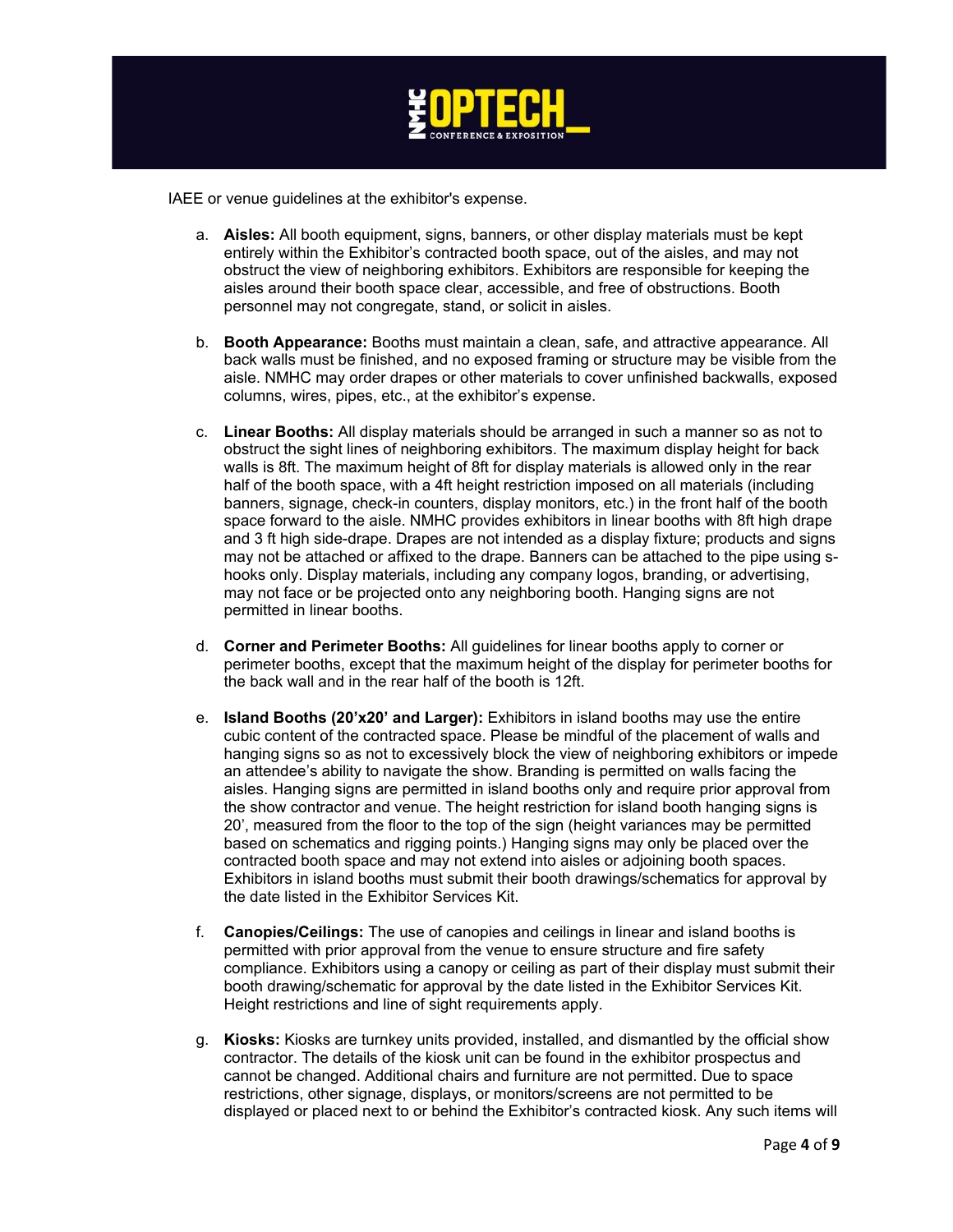

be removed. All other display materials, such as laptops, brochures, and giveaways, must be kept within the confines of the unit.

## 20. **Additional Exhibit Specifications:**

- a. **Animals:** Seeing eye/assistance animals are permitted. No other animals are allowed in the exhibit hall.
- b. **Balloons:** Small, air-filled balloons may be used for decoration purposes only. The use of helium balloons and mylar balloons is prohibited.
- c. **Carpet:** The exhibit hall is carpeted. Additional carpeting or flooring may be ordered through the Exhibitor Services Kit but is not required. Aisle carpet cleaning will be maintained and provided by NMHC. Exhibitors are responsible for maintaining and cleaning their booths and may hire cleaning through the Exhibitor Services Kit.
- d. **Catering:** Wynn Las Vegas is the sole provider of all food and beverage. In compliance with Nevada Liquor Laws, Wynn Las Vegas is the only authorized licensee able to sell and serve liquor, beer, and wine on premises. Catering order forms for booths will be provided in the Exhibitor Services Kit. All food & beverage must be distributed within the Exhibitor's booth space and may not extend into aisles or neighboring exhibits.
- e. **Drones:** Drone usage is not permitted in the exhibit hall or venue.
- f. **Lighting:** No lighting, fixtures, lighting trusses, or overhead lighting is allowed to be set up or projected outside the contracted booth space, and lighting must only be projected into the inner confines of the contracted booth space. Lighting may not project onto neighboring booths or aisles. The use of lasers, ultraviolet lights, or flashing or strobe lights is not permitted.
- g. **Stickers:** Exhibitors are not permitted to give away adhesive-backed stickers or decals.
- h. **Vehicles:** The use of vehicles on the show floor is restricted and requires prior approval. Please email mrowan@nmhc.org if you wish to use a vehicle in your display.
- i. **Wi-Fi:** Free high-speed wi-fi internet access will be available free of charge to all exhibitors and attendees. Exhibitors may purchase additional or dedicated internet services through the Exhibitor Services Kit.
- 21. **Americans With Disabilities Act:** All exhibitors are expected to be in compliance with the U.S. Americans with Disabilities Act (ADA) and are encouraged to be sensitive and as reasonably accommodating as possible to attendees with disabilities. It is understood that NMHC will not be held responsible by the Exhibitor for their failure to comply with the requirements as stated in the Americans with Disabilities Act.
- 22. **Fire and Safety Regulations:** Exhibitor agrees to comply with local, city, and state laws, ordinances, and regulations for fire, safety, and health and assumes all responsibility for compliance with such rules and regulations. All display materials and decorations must be flameproof and subject to inspection. No flammable substances or combustible materials may be used or shown in booths. An official flame-retardant certificate must accompany all materials. All fire exits and aisles must be kept clean and unobstructed at all times. Fire hose cabinets and fire exits must always be left accessible and in full view. Exhibitors are prohibited from possessing,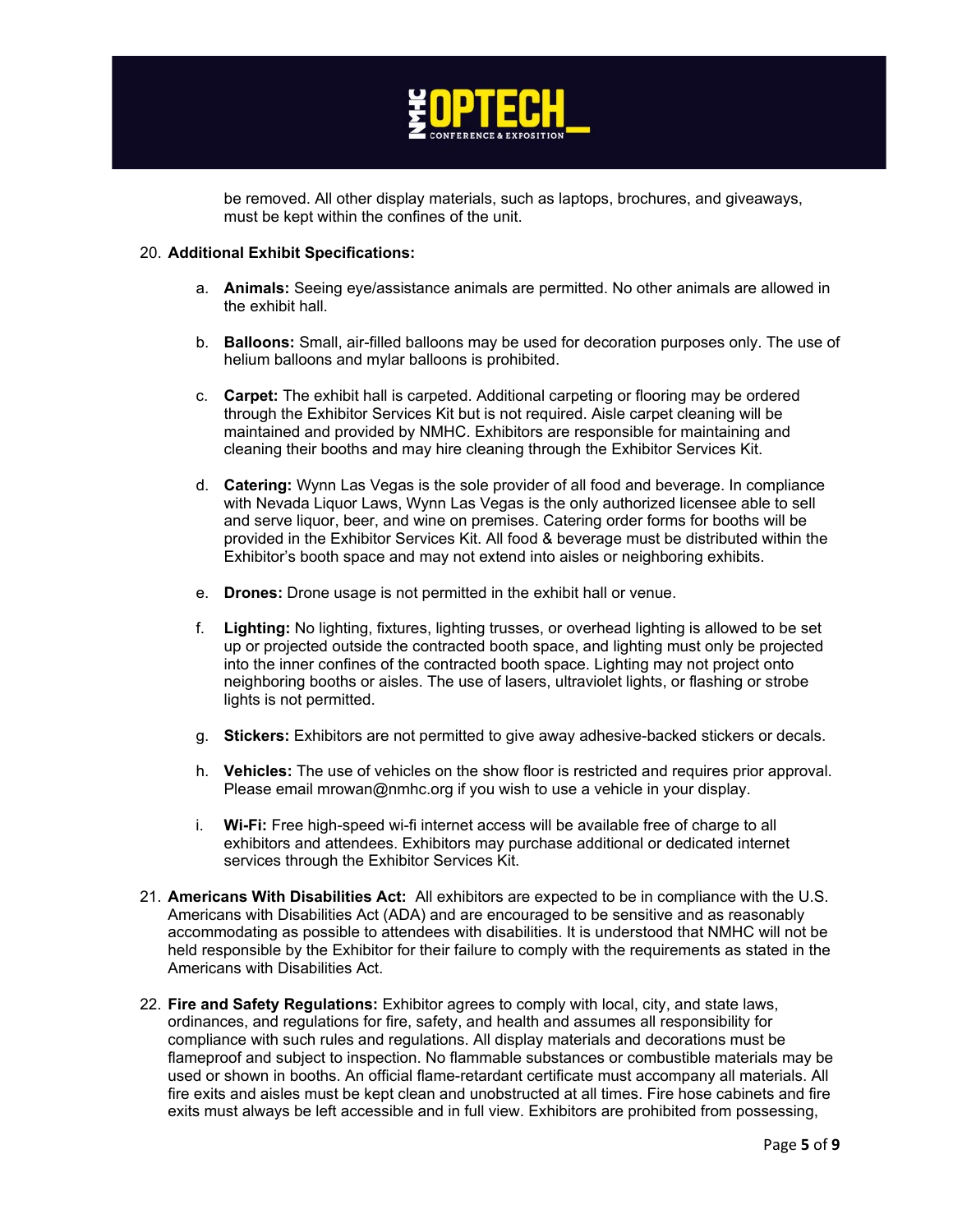

storing, or bringing onto the property materials that constitute hazardous materials (as defined by federal, state, and local law). Exhibitors may not store or keep any materials, boxes, packaging, or crates in their booths, behind drapes, or under draped tables. Smoking is not allowed in conference spaces, meeting/session rooms, or exhibit hall.

- **23. Registration:** Exhibitors are not automatically registered for badges. Exhibitors may complete registration on the NMHC website once conference registration opens. All complimentary registrations included with an exhibit package (as outlined in the Exhibitor Prospectus) are to be used by employees of the Exhibitor firm only. If an Exhibitor has multiple memberships, registration benefits will only be attached to the highest NMHC membership level as held by the Exhibitor. Exhibitors must register any employee or booth support staff who needs access to the exhibit hall or their booth during show hours; Registration is not required for individuals attending for installation or dismantling only. Additional registrations may be purchased at the full member or non-member rate as published. All registrations are subject to registration cancellation policies, fees, and deadlines listed on the event website. Registrations are nontransferable to other rosters, individuals, companies, or NMHC events. Unused complimentary registrations will not be refunded, credited, or transferred to another event.
- 24. **Badges:** Badges will be printed and distributed on-site to registered individuals only. Badges are produced using the Sponsor company name only, as listed on the Exhibit Application. Badges will not be reprinted or changed on-site to reflect a different company name, entity, brand, division, etc. Each individual is required to display their own badge; badges may not be shared. Badges must be worn at all times and may not be altered, covered, or replaced with company badges. No individual will be permitted in conference spaces or the exhibit hall without a badge during show hours. Badges are not required to access the exhibit hall during installation and dismantle hours. Individuals without badges, who are found to be sharing badges, or who are found to have obtained a badge using false credentials are subject to removal from the conference or exhibit hall without refund.
- 25. **Exhibit Hall Hours and Access:** Exhibit Hall hours are set by NMHC and subject to change; please consult the conference agenda on the event website and exhibitor prospectus for updates. Booths must be staffed during all expo hours. All booth staff must be familiar with the Exhibitor Rules and Regulations. Exhibitors with badges may enter the exhibit hall one-hour before it opens and may remain in the exhibit hall for 30-minutes after it closes. Non-exhibitor attendees will not be permitted to enter the exhibit hall early or stay after closing, even if the individual is accompanying an Exhibitor. Exhibitors may not meet with non-exhibiting attendees in their booths outside of designated exhibit hall hours. No individual will be admitted to the exhibit hall for any reason during show hours without a badge.
- 26. **Exhibitor Intellectual Property:** The Exhibitor warrants and represents that it owns or has the proper license to all intellectual property used and displayed at the 2022 NMHC OPTECH Conference & Expo. Exhibitors shall not display any product or service or distribute advertisements for a product that infringes upon another entity or individual's trademark, copyright, patent, or intellectual property.
- 27. **Licensing:** Exhibitors are responsible for obtaining any appropriate and necessary licenses for copyrighted music, videos, performances, or displays used in connection with their booth.
- 28. **Demonstrations:** All demonstrations, presentations, meetings, and marketing/promotional activities, be held within the confines of the Exhibitor's assigned booth space. Activities cannot and cannot extend into aisles, impede traffic flow, or encroach into neighboring exhibits. All activities should be professional and non-offensive. NMHC reserves the right to discontinue a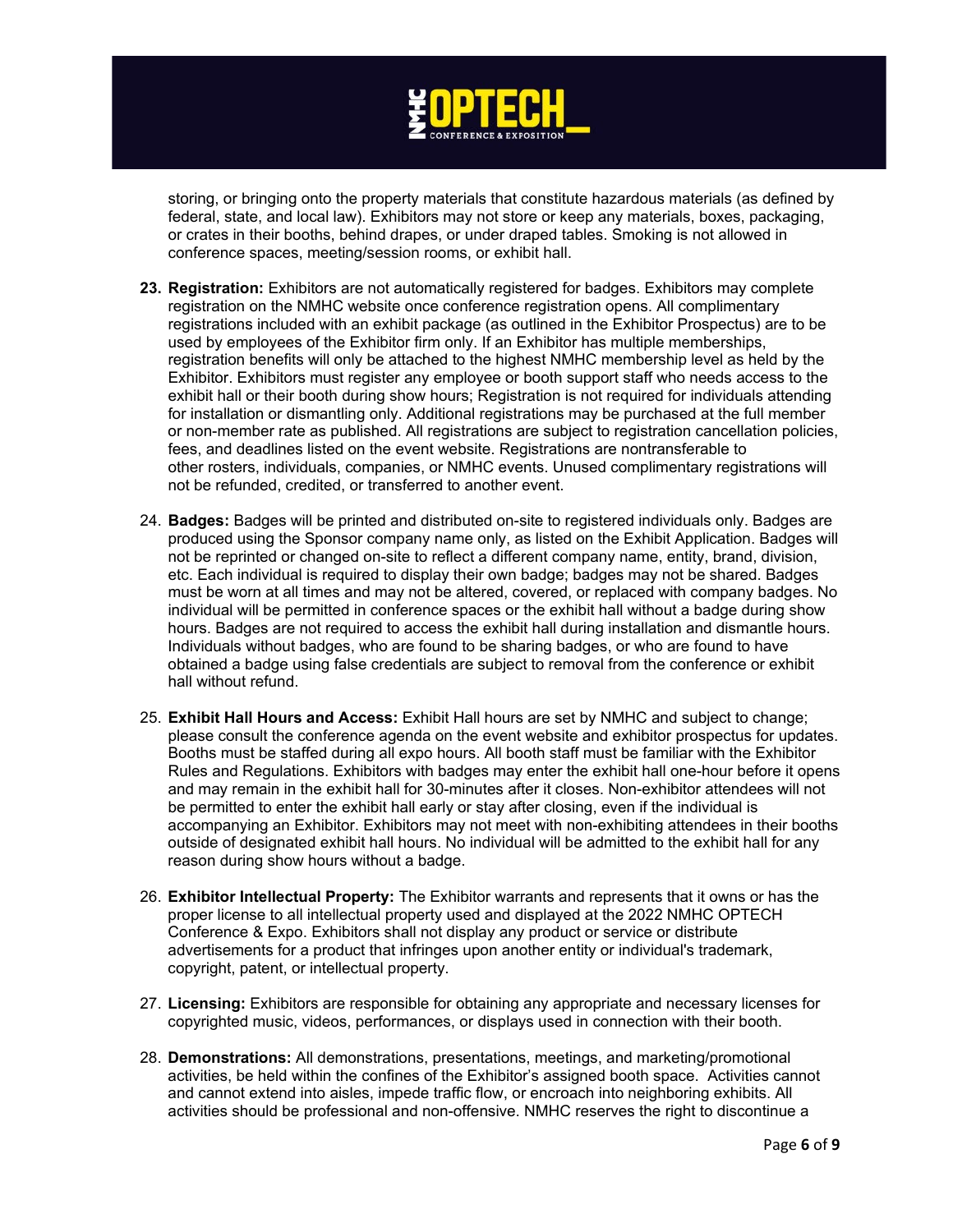

demonstration or booth activity if it is found to impede traffic or if it is noisy, disruptive, or offensive.

- 29. **Sound:** Exhibitors may use sound in their booth, so long as the noise level does not disrupt the activities of neighboring booths or NMHC programs. NMHC and Wynn Las Vegas retain the right to regulate the volume of any sound to the extent the noise interferes with NMHC programs, other exhibitors, other groups within the building, or is determined to be offensive.
- 30. **NMHC Activities/Programs Exhibit Hall:** NMHC plans to host various programs and activities throughout the show floor during exhibit hours. For exhibitors that select booth locations near Marketplace Stage or lounges, please be aware that sound will be used during presentations and may be heard in your booth. NMHC will work to manage sound volume, but sound bleed may occur during these sessions. NMHC may ask you to discontinue the use of sound in your booth during official presentation times if it conflicts with the official program.
- 31. **Photography/Film:** The Exhibitor permits NMHC to use any photos or recordings taken of their booth or booth representatives during the Conference by NMHC (or a hired representative) in marketing or promotional materials and on the website. Exhibitors may hire their own photographers but are only permitted to take professional videos or photographs of their own booth space. Exhibitors may not directly photograph or film another exhibitor's booth without first obtaining written permission for that exhibitor, nor may they photograph or film any sessions, session rooms, or conference spaces. All photographers hired on behalf of the Exhibitor must register to obtain a badge to access the exhibit hall.
- 32. **Use of Exhibitor Logo:** Exhibitor agrees to submit their company logo to NMHC to be used in conference promotional materials, conference website, and other uses pertaining to the conference. Only one company, division, or brand may be reflected per logo.
- 33. **Unauthorized Solicitation Notice:** For your protection, do not purchase attendee lists, book travel or hotel rooms, or order exhibitor show services through any unknown company or thirdparty vendor that may contact you directly. Solicitations from any such firms are fraudulent; NMHC is not affiliated with these firms. If you are contacted by a firm soliciting these services, please email [mrowan@nmhc.org.](mailto:mrowan@nmhc.org) Exhibitors should only order show services using the official vendors and order forms provided in the Exhibitor Services Kit. Hotel booking information will be provided on the NMHC website.
- 34. **Exhibitor Services Kit:** Freeman is designated as the official general service contractor for OPTECH. The official Exhibitor Services Kit will be available online through Freeman and emailed to the Exhibitor approximately 90 days out from the Conference, or sooner if available. The Exhibitor Services Kit will include show information and official order forms for services such as, but not limited to, furniture, electric, lead retrieval services, catering, computer/audiovisual equipment, and shipping/handling. Exhibitors agree to comply with all rules and regulations specified by Freeman and any official vendor for any services that may be ordered. NMHC is not liable for any services ordered by the exhibitor.
- 35. **Exhibited Appointed Contractor (EAC):** An Exhibitor Appointed Contractor (EAC) is any individual or company outside of the designated official show contractors that an exhibitor may choose to hire independently for their booth installation or dismantle. If an exhibitor plans to use the services of an outside contractor, an Exhibitor Appointed Contractor (EAC) form, along with the EAC's certificate of insurance (COI) form, must be submitted by the EAC or Exhibitor by the deadline published in the Exhibitor Services Kit. EACs must adhere to show and venue rules and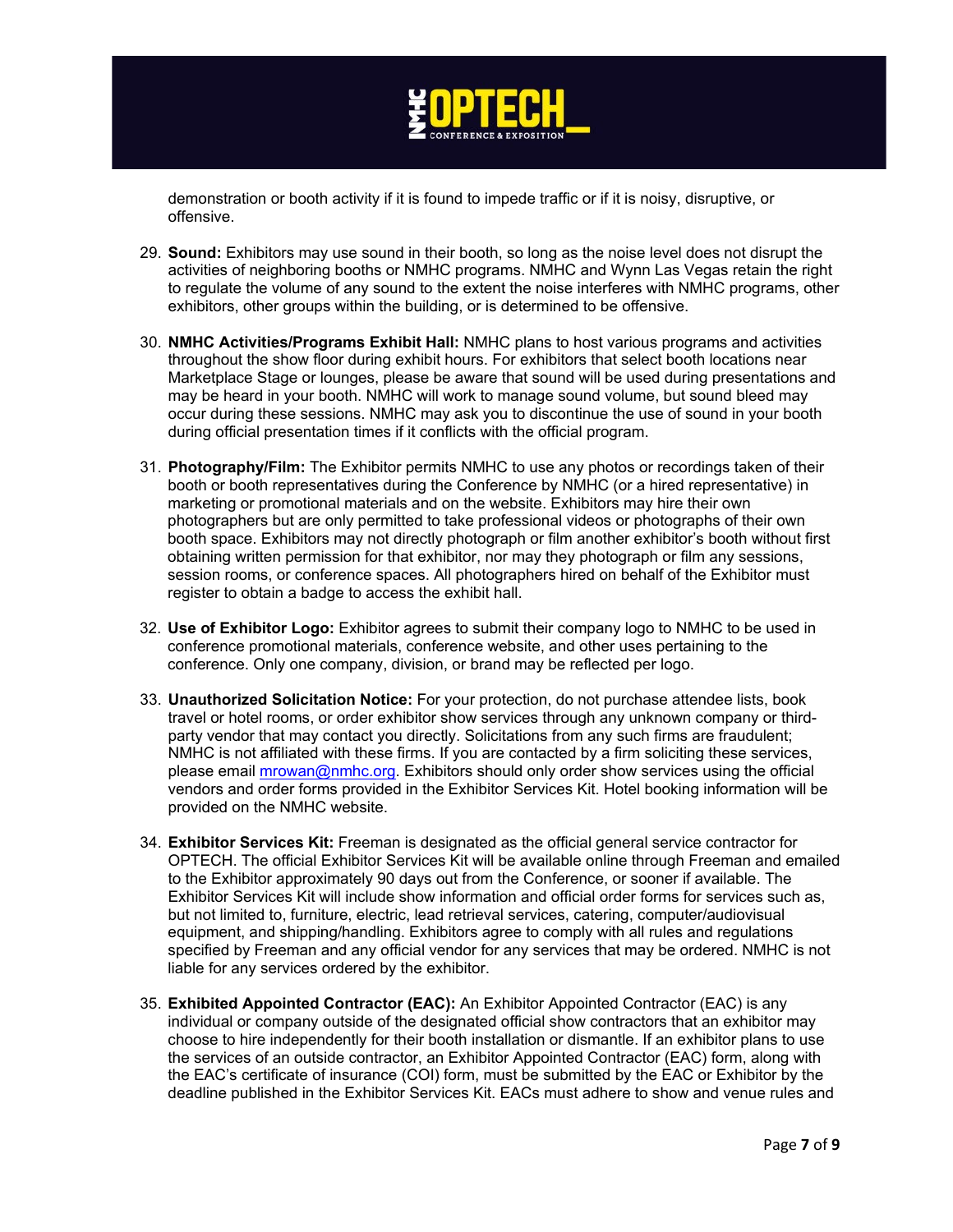

regulations.

- 36. **Shipping:** Exhibitors are responsible for arranging all inbound and outbound shipping of their booth display and materials at their own expense. Shipping labels, forms, pricing, and dates for advance warehouse and direct show shipments will be provided in the Exhibitor Services Kit. Shipment sent to the Wynn directly will be re-directed to Freeman, and the Exhibitor will be assessed additional fees.
- 37. **No Suitcasing:** NMHC strictly prohibits Suitcasing and Outboarding activities at meetings, conferences, and events. All attendees must abide by the NMHC Suitcasing and Outboarding [Policies.](https://www.nmhc.org/globalassets/meetings/sponsorship-opportunities/2022-sponsor-policy-updates/suitcasing-and-outboarding-policy-march-2022.pdf)
- 38. **Subgroup/Affiliate Events and Meeting Room Rentals:** All requests for on-site event space, meeting room rentals, or suites, requires NMHC approval. Any request made directly through the hotel will be forwarded to NMHC for approval. NMHC reserves the right to decline any request. NMHC reserves the right to cancel any unapproved events. Please view the [Subgroup Event](https://www.nmhc.org/globalassets/meetings/sponsorship-opportunities/2022-sponsor-policy-updates/sponsor-subgroup-event-policies-march-2022.pdf)  [Policies](https://www.nmhc.org/globalassets/meetings/sponsorship-opportunities/2022-sponsor-policy-updates/sponsor-subgroup-event-policies-march-2022.pdf) for eligibility and criteria for on-site and off-site events. Sponsors at the 2022 Chair's Circle, Friends of the Council, or Conference Sponsor level are eligible to host an event on-site and may submit their request using the Subgroup Event Request Form. Event times for on-site and off-site events may not conflict with the NMHC program or exhibit hall hours. Violations of any subgroup event policies may result in the loss of the ability to hold subgroup events or exhibit at future NMHC meetings and may be subject to other penalties deemed appropriate by NMHC. Meeting room rentals are not available at this time.
- 39. **Distribution of Marketing Materials:** Distribution of any brochures, materials, displays, demos or promotional items, or activities outside of the Exhibitor's assigned booth space is strictly prohibited. Solicitation of registrants in the aisle or in another exhibitor's booth is prohibited.
- 40. **Sponsorship/Branding Opportunities:** Sponsorship opportunities are available to member firms only and may be purchased separately from a booth space. Exhibitors are prohibited from displaying products/services, signage, and other advertising material in areas outside their assigned booth space, such as, but not limited to, floor decals, hotel driveways, hotel lobbies, lounges, corridors, sleeping rooms, etc., unless such an opportunity has been separately purchased, contracted, and approved through NMHC as an official sponsorship.
- 41. **Speaking Opportunities:** Speaking opportunities are not included with any exhibit or sponsorship package. Exhibiting does not imply or guarantee the Exhibitor will receive any speaking or panel opportunities, regardless of booth size, sponsor level, membership level, or any such opportunities held by the Exhibitor in the past.
- 42. **Attendance:** NMHC OPTECH and the exhibit hall are open to all registered attendees and exhibitors. NMHC makes all reasonable attempts to market to and bring qualified attendees to the conference and exhibit hall but does not guarantee a specific number of attendees, traffic, or level of the attendee on the show floor.
- 43. **Privacy Policy:** NMHC does not rent or sell the email addresses or contact information of members or event registrants to exhibitors, sponsors, or members in accordance with our privacy policy and industry best practices. Click here to read NMHC's Privacy Policy: [https://www.nmhc.org/about/privacy-policy/.](https://u8084946.ct.sendgrid.net/ls/click?upn=W18b6DI7f3N0uJLSPQ4Pz6hYZQc-2FCpzap-2Fr1jd3aIiaxaHsIx7lcBbUGDUMCYLAEd8vUSQbycQX-2F7jUp-2BAMGjA-3D-3DYBie_ci9CWJ0Cn3OC4jRvXLOQoEYJFd0qqPwUnmR-2F8CYmbhfyxX4tv5aviJ8GnzBWBkWJIDAsePTxEtYUreCcYxI2B0AJRGJIAkiYZOvDiSiuMUF1rwXZWfapaD4Vpz2GUUQkN0w2tiW7AmdPMct0e7XDlWGnisz9MwBSzj5xfGTXwEbeSg4sBvl1dfYHnWvgsS1cv-2Fa58HWX45OSq12sD62kaVBgZIz-2F-2BeH8SebjRkA24V0keQwvrzMfiY-2Fw9MFzK4eHN9lKWC6jhP8yFs4BdmhcTdA-2Bp3JKM-2F5Gz-2FgADJfgKBSYSLb7Lt-2FFgG39UWuHG-2FvxlpVdl1u-2FsIilaUACHJBfEHDCpHhN-2FIxZe8uhX6v2-2BCs-2FP7b6WJDTvsDAB-2FCU-2FYjCm3tGY9ir2uv-2BW5c-2BaAJk2Q-3D-3D)
- 44. **Attendee List:** The official conference attendee list will be available on the NMHC website once conference registration opens. The attendee list is available free of charge to members. Members